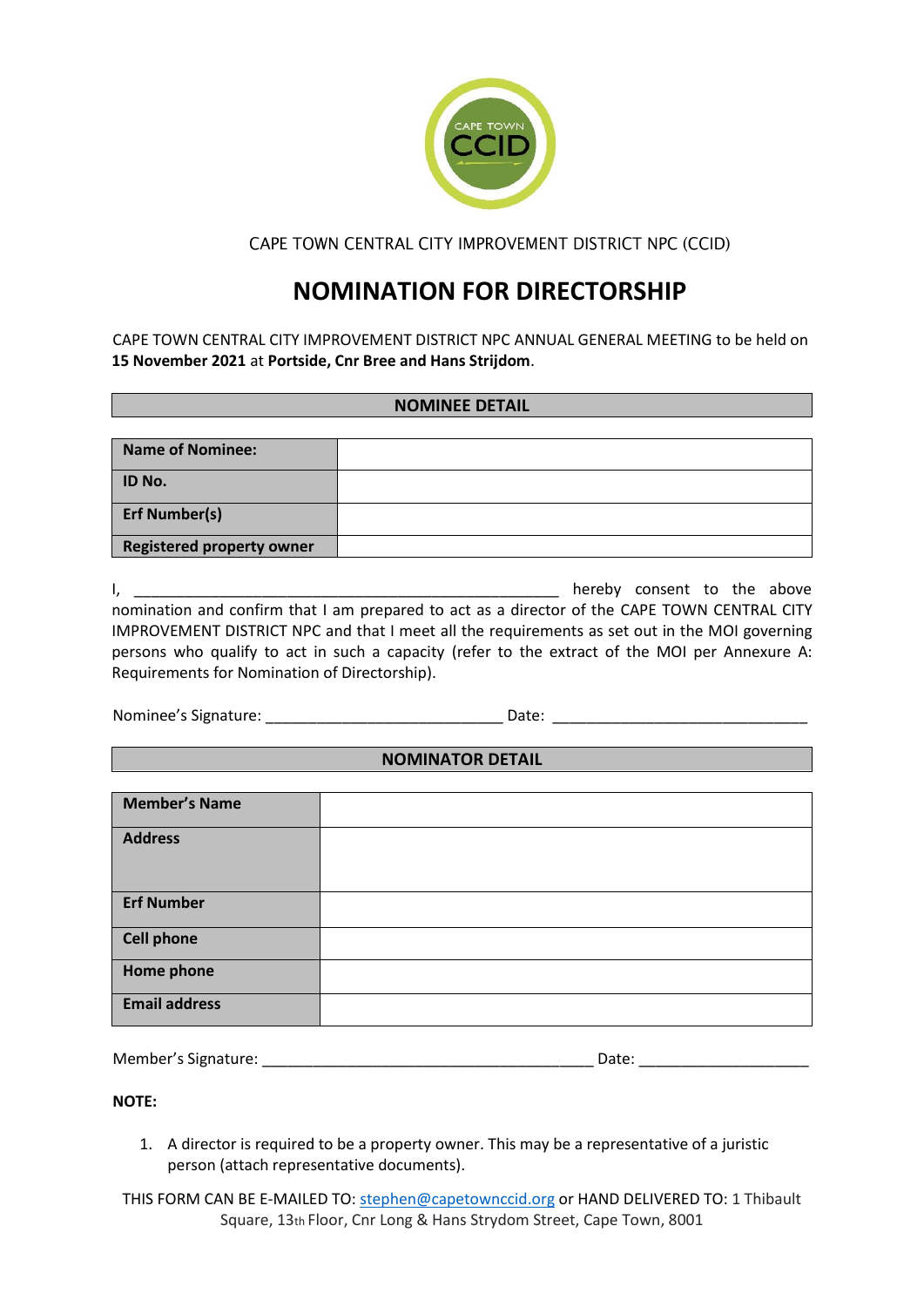- 2. The office of the CAPE TOWN CENTRAL CITY IMPROVEMENT DISTRICT NPC must receive nominations by no later than **8 November 2021**.
- 3. This nomination will be valid at this Annual General Meeting and at any adjournment thereof.
- 4. The Board will keep your personal information confidential. Without written consent disclosure to third parties will be limited to Director procedure.

## **ANNEXURE A**

## **REQUIREMENTS FOR NOMINATION OF DIRECTORSHIP**

The following sections are extracted for ease of reference

## **Requirements for Directors ito section 12 of the MOI**

#### **12. Directors**

The business of the Company shall be managed by the Board in accordance with the stated object/s of the Company and as envisaged in terms of section 66(1) of the Act. The Board may exercise all powers of the Company which are not excluded by law or this MOI. The Board must act solely in the interests of the Company at all times in the management of the Company and in the exercising of all powers of the Company.

- 12.1.4 No official of the City may be elected to serve as a director on the Board.<br>12.1.5 Frery director must satisfy the auglification and eligibility requirements set
- Every director must satisfy the qualification and eligibility requirements set out in section 69 of the Act to become or remain a director. In addition, directors may not be related persons (as defined in terms of section 2(1)) or be connected persons in relation to each other as contemplated in section 1 of the Income Tax Act.
- 12.1.6 Subject to 12.1.7, directors shall serve a term of 3 (three) years, commencing from the date of the AGM at which they are appointed.
- 12.1.7 As required by item 5(1)(b) of Schedule 1 to the Act, at least 1/3 (one third) of the directors shall resign every year at the AGM, but shall be eligible for re-election.

## **Eligibility requirements ito section 69 of the Companies Act**

#### **69. Ineligibility and disqualification of persons to be director or prescribed officer**

- (1) In this section, "director" includes an alternate director, and
	- (a) a prescribed officer; or
	- (b) a person who is a member of a committee of a board of a company, or of the audit committee of a company, irrespective of whether or not the person is also a member of the company's board.
- (2) A person who is ineligible or disqualified, as set out in this section, must not
	- (a) be appointed or elected as a director of a company, or consent to being appointed or elected as a director; or
	- (b) act as a director of a company.
- (3) A company must not knowingly permit an ineligible or disqualified person to serve or act as a director.
- (4) A person who becomes ineligible or disqualified while serving as a director of a company ceases to be entitled to continue to act as a director immediately, subject to section 70(2). [Subs. (4) substituted by s. 46 of Act 3/2011]
- (5) A person who has been placed under probation by a court in terms of section 162, or in terms of section 47 of the Close Corporations Act, 1984 (Act No. 69 of 1984), must not serve as a director except to the extent permitted by the order of probation.
- (6) In addition to the provisions of this section, the Memorandum of Incorporation of a company may impose -
	- (a) additional grounds of ineligibility or disqualification of directors; or
	- (b) minimum qualifications to be met by directors of that company.
- $(7)$  A person is ineligible to be a director of a company if the person -
	- (a) is a juristic person;
		- $\overline{b}$  is an unemancipated minor, or is under a similar legal disability; or
		- (c) does not satisfy any qualification set out in the company's Memorandum of Incorporation.
- (8) A person is disqualified to be a director of a company if
	- (a) a court has prohibited that person to be a director, or declared the person to be delinquent in terms of section 162, or in terms of section 47 of the Close Corporations Act, 1984 (Act No. 69 of 1984); or

THIS FORM CAN BE E-MAILED TO: [stephen@capetownccid.org](mailto:stephen@capetownccid.org) or HAND DELIVERED TO: 1 Thibault Square, 13th Floor, Cnr Long & Hans Strydom Street, Cape Town, 8001